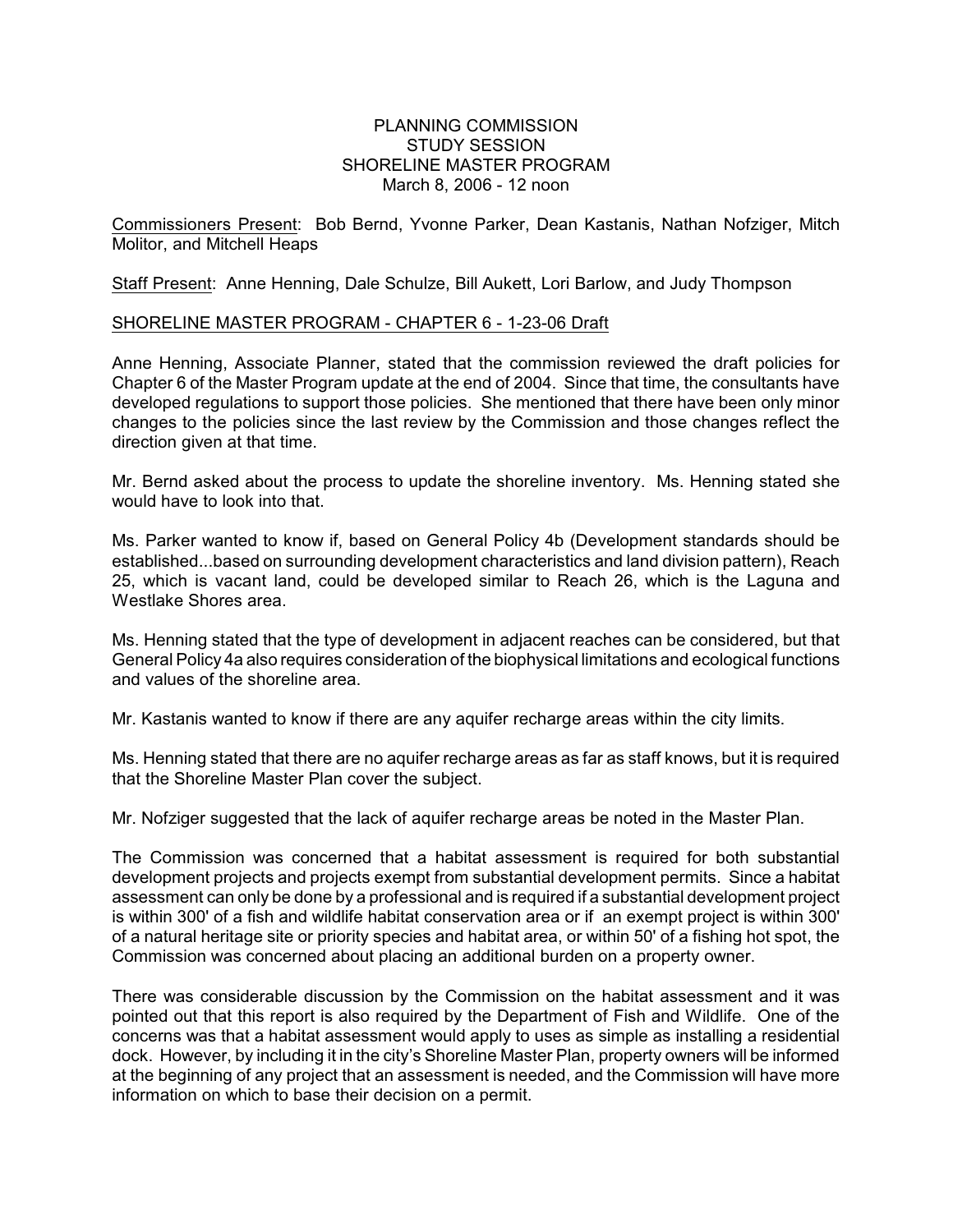Ms. Henning felt that this section of the Master Plan needs work as the Laguna area has been designated a priority habitat area and it is almost fully developed. She mentioned that she would also look into the location of the fishing hot spots, who determines what is a fishing hot spot, and how often the fishing hot spots are updated.

It was the consensus of the Commission that requirements for a habitat assessment should be as minimal as possible. The Commission would like to remove this requirement if possible. If that is not possible, then there should be thresholds for when it is or isn't required. One suggested threshold was that a habitat assessment would not be required for projects that are exempt from the requirement to obtain a shoreline substantial development permit. There was consensus that the requirement for a habitat assessment would be acceptable for a new subdivision. Ms. Parker pointed out that there are already requirements that various uses, such as docks, must result in no net loss of ecological functions, so she felt the requirement for a habitat assessment was excessive.

Ms. Parker wanted to know if the proposed wetland buffers are the same as in the existing Municipal Code.

Ms. Henning stated that they are considerably larger and are based on the state guidance for appropriate buffer widths in Eastern Washington. She mentioned that she has contacted the Department of Ecology concerning the process for allowing a reduction in the buffer widths for Moses Lake but has not yet received a reply.

Ms. Parker wanted to know if the language defining a wetland professional was the same as in the current code.

Ms. Henning stated that it was similar but not identical.

Mr. Bernd wanted to know if there are any geologically hazardous areas in Moses Lake.

Ms. Henning stated that there are only a few slopes in the Pelican Point area that have the combination of factors that meet the criteria of an "unstable slope" as defined in the draft regulations. There may be other areas that meet the definition of "moderately unstable slope" but the existing maps do not show these.

Ms. Parker wanted to know if these new regulations would apply to currently platted property.

Ms. Henning stated that she has proposed inserting language to give currently platted but undeveloped property a five year grace period before these regulations would apply and is still waiting for an answer. The five-year window would be consistent with what was done when the existing wetland ordinance was adopted in 1993.

Mr. Bernd asked about the public access section and how it would apply to an area that has historically been used for public access because it is vacant. He was concerned that Public Access Policy #1 this would preclude the development of vacant land because people have been using it for access.

Ms. Henning stated that she believed this provision applied to areas specifically dedicated to public access. It would not apply to privately-owned land.

Mr. Bernd requested that this be clarified in the policies.

Ms. Parker stated that during previous meetings there was considerable discussion on ecological